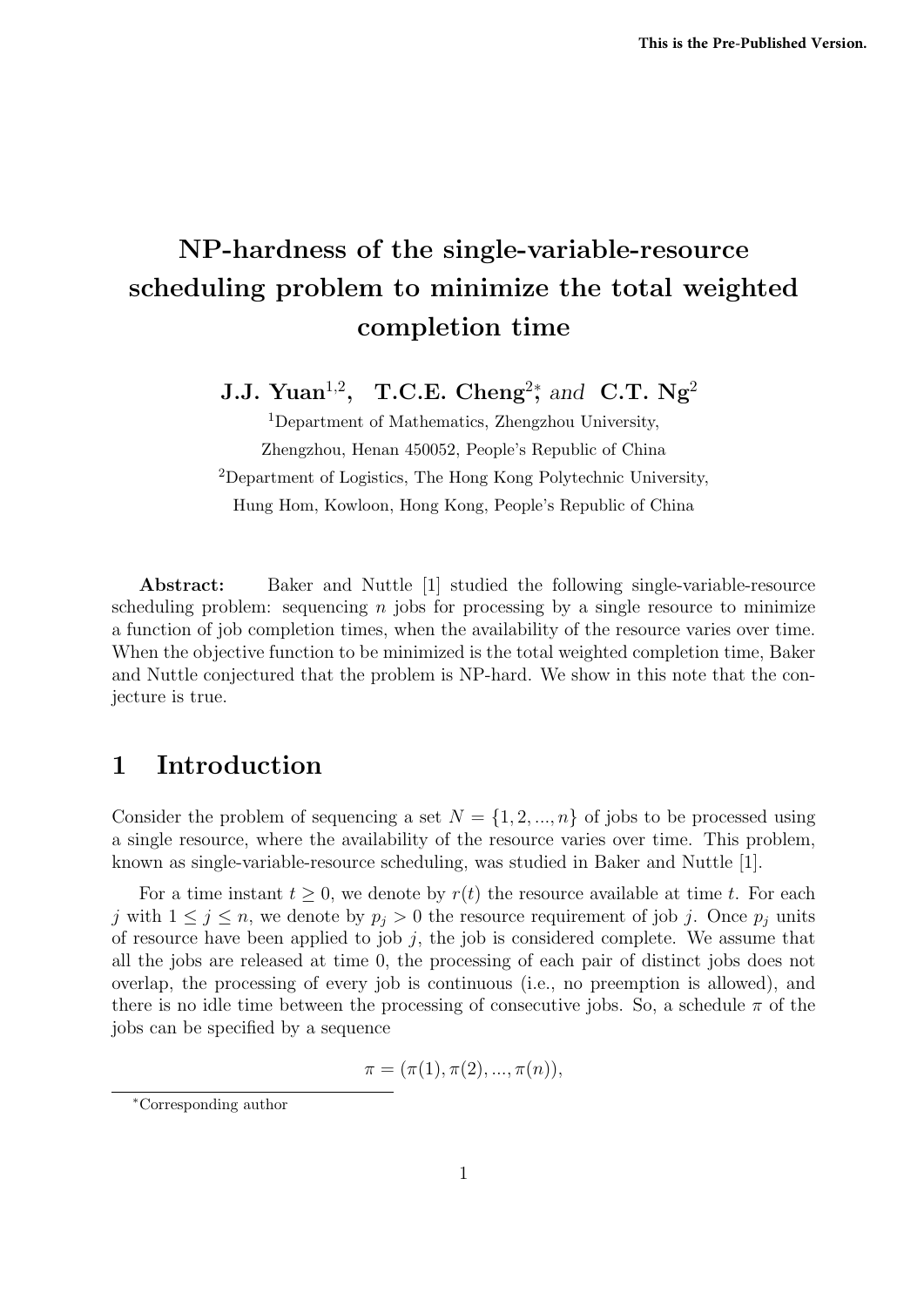where  $\pi(i)$  is the job in the *i*-th position of  $\pi$ . It was shown in [1] that, under schedule  $\pi$ , the completion time of job  $\pi(j)$  can be expressed as a function of the form

$$
C_{\pi(j)}(\pi) = f(p_{\pi(1)} + p_{\pi(2)} + \dots + p_{\pi(j)}).
$$

For the purpose of this paper, we only consider  $C_{\pi(j)}$  in the case that there are positive numbers  $X$ ,  $a$  and  $b$  such that

$$
r(t) = \begin{cases} a, & \text{if } 0 \le t < X, \\ b, & \text{if } t \ge X. \end{cases}
$$

In this case, the completion time of job  $\pi(j)$  can be determined by the function

$$
C_{\pi(j)} = \begin{cases} P_{\pi(j)}/a, & \text{if } P_{\pi(j)} \le aX, \\ X + (P_{\pi(j)} - aX)/b, & \text{if } P_{\pi(j)} > aX, \end{cases}
$$

where

$$
P_{\pi(j)} = p_{\pi(1)} + p_{\pi(2)} + \dots + p_{\pi(j)}.
$$

For the above problem, when the objective function to be minimized is the total weighted completion time, i.e.,  $\sum_{1 \leq j \leq n} w_j C_j(\pi)$ , Baker and Nuttle [1] conjectured that the problem, denoted by  $1^*$ || $\sum w_j C_j$ , is NP-hard. It was hinted in Baker and Smith [2] that the computational complexity of  $1^*$ ||  $\sum w_j C_j$  is still open up to now.

We show in this note that Baker and Nuttle's conjecture is true, i.e.,  $1^* || \sum w_j C_j$  is NP-hard. All the numbers appearing in this note are assumed to be non-negative and integral. So, the result of this note still holds under the variable assumptions in [1].

#### 2 NP-hardness Proof

The standard single-machine total weighted tardiness problem is denoted by  $1||\sum w_j T_j$ , where each job j has a due date  $d_j$ , and under a schedule  $\pi$ , the tardiness of job j is defined by

$$
T_j(\pi) = \max\{0, C_j(\pi) - d_j\}.
$$

The decision version of  $1||\sum w_jT_j$  is denoted by  $1||\sum w_jT_j \leq Y$ .

By Yuan [3], the scheduling problem  $1|d_j = d \sum w_j T_j$  is NP-hard. In fact, it was shown in [3] that the decision version  $1|d_j = d|\sum w_jT_j \leq Y$  is NP-complete.

**Theorem**  $1^*$ || $\sum w_j C_j$  is NP-hard.

**Proof** Let us be given an instance I of  $1|d_j = d \ge w_j T_j \le Y$ :

$$
(p_1, \ldots, p_n; w_1, \ldots, w_n; d; Y),
$$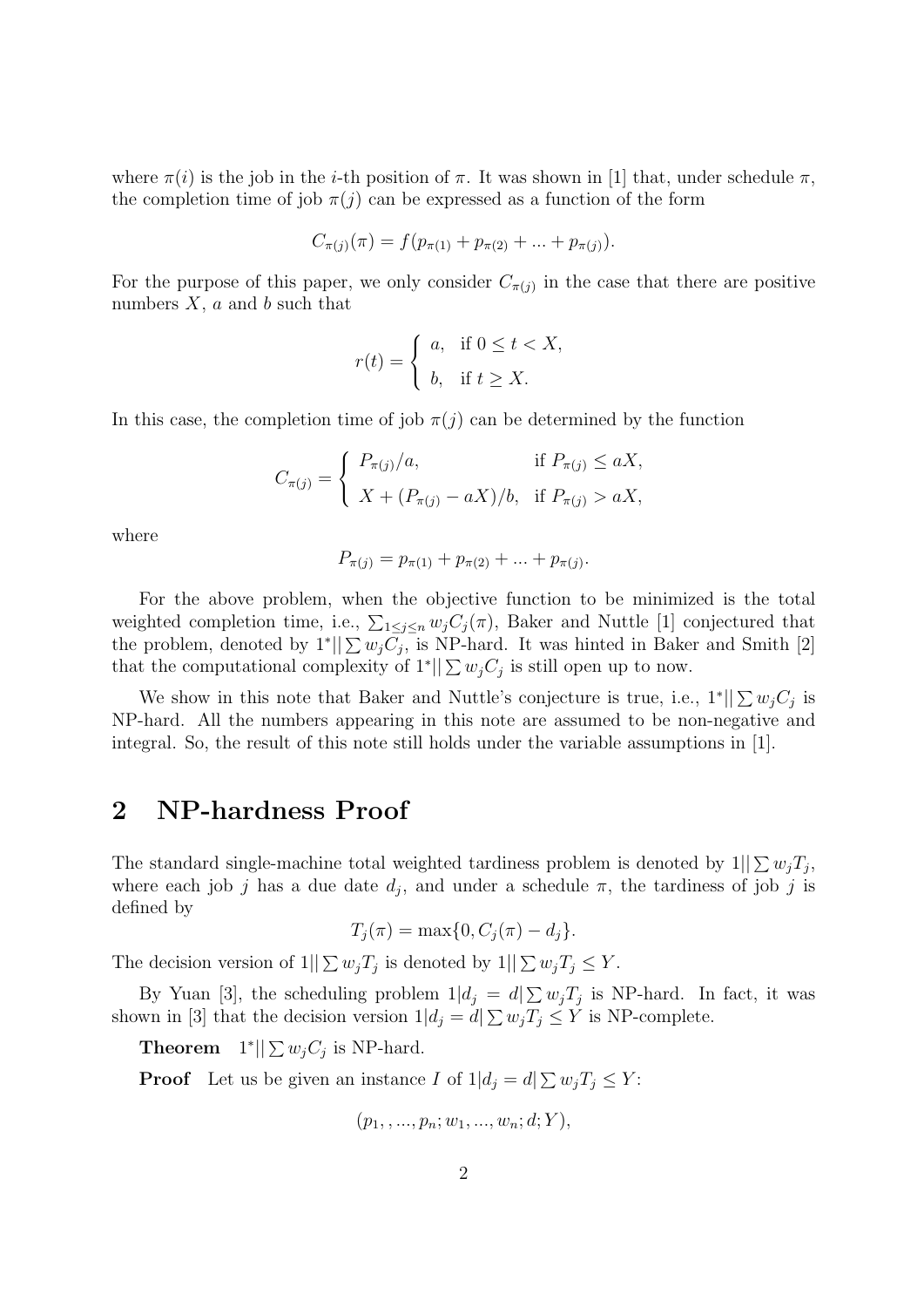where we have *n* jobs  $J_1, ..., J_n$ ;  $p_j \geq 1$  is the processing time of job  $J_j$ ,  $1 \leq j \leq n$ ;  $w_j \geq 1$ is the weight of job  $J_j$ ,  $1 \leq j \leq n$ ;  $d < p_1+p_2+\ldots+p_n$  is the common due date of the jobs; and  $Y > 0$  is the threshold value for the total weighted tardiness of the jobs. The decision problem asks if there is a schedule  $\sigma$  for the n jobs such that  $\sum_{1 \leq j \leq n} w_j T_j(\sigma) \leq Y$ .

We first define  $\Delta = (w_1 + w_2 + ... + w_n)(p_1 + p_2 + ... + p_n)$ . Then we construct an instance  $I^*$  of the single-variable-resource scheduling problem  $1^*$ ||  $\sum w_j C_j \leq Q$  as follows.

• *n* jobs  $J'_1, J'_2, ..., J'_n$  with  $J'_j, 1 \le j \le n$ , corresponding to job  $J_j$  in *I*.

• The resource requirement of job  $J'_j$  is defined by  $p'_j = 2\Delta p_j$ ,  $1 \le j \le n$ , and the weight of job  $J'_j$  is defined as  $w'_j = w_j$ ,  $1 \leq j \leq n$ .

• The resource availability function is defined as

$$
r(t) = \begin{cases} 2\Delta, & \text{if } 0 \le t \le d, \\ 1, & \text{if } t > d. \end{cases}
$$

• Threshold value is defined as  $Q = \Delta(2Y + 1)$ .

• The decision problem asks if there is a schedule  $\pi$  such that  $\sum_{1 \leq j \leq n} w'_j C'_j(\pi) \leq Q$ , where  $C_j'(\pi)$  is the completion time of job  $J_j'$  under  $\pi$ .

For any permutation h of  $(1, 2, ..., n)$ , h can be thought of as a schedule for both I and  $I^*$ . By the definition of  $r(t)$ , it can be observed that, under schedule h, the completion time of job  $J'_j$  is  $\overline{a}$ 

$$
C'_{j}(h) = \begin{cases} C_{j}(h), & \text{if } C_{j}(h) \leq d, \\ d + 2\Delta T_{j}(h), & \text{if } C_{j}(h) > d, \end{cases}
$$

and so,

$$
2\Delta T_j(h) \le C'_j(h) \le C_j(h) + 2\Delta T_j(h).
$$

By noting that  $\Delta \geq \sum_{1 \leq j \leq n} w_j C_j(h)$ , one can observe that

$$
(1): \sum_{1 \le j \le n} w'_j C'_j(h) \le \Delta + 2\Delta \sum_{1 \le j \le n} w_j T_j(h)
$$

and

$$
(2): \ 2\Delta \sum_{1 \le j \le n} w_j T_j(h) \le \sum_{1 \le j \le n} w'_j C'_j(h).
$$

From (1), if  $\sum_{1 \leq j \leq n} w_j T_j(h) \leq Y$ , then we must have

$$
\sum_{1 \le j \le n} w'_j C'_j(h) \le \Delta + 2\Delta Y = Q.
$$

From (2), if  $\sum_{1 \leq j \leq n} w'_j C'_j(h) \leq Q = \Delta(2Y + 1)$ , we must have

$$
\sum_{1 \le j \le n} w_j T_j(h) \le Y + 1/2,
$$